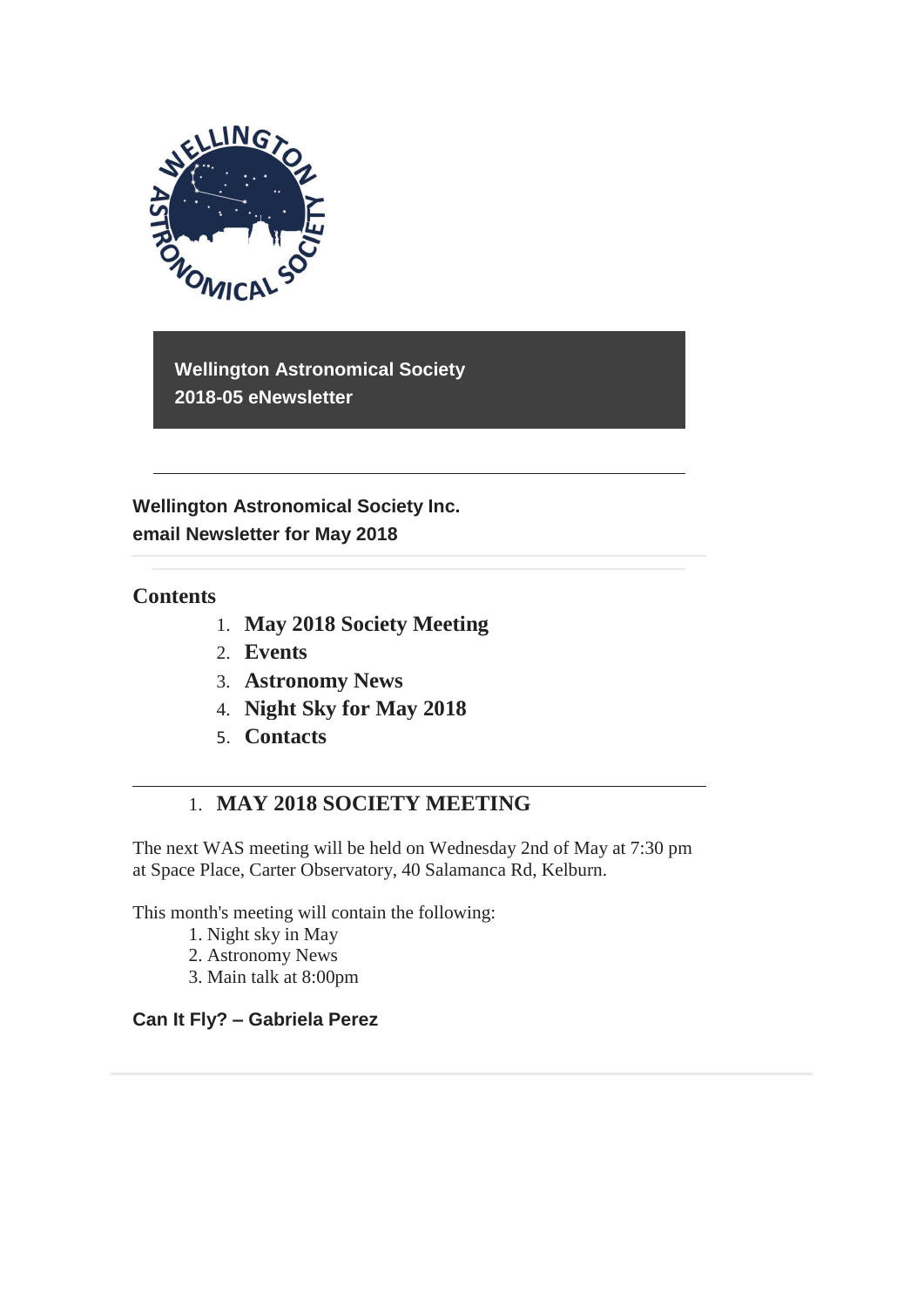

Can a spaceship breathe and evolve? Can we sail on sunlight to our nearest stellar neighbour? Are we willing to shift how we think about time, energy and cost? Are all the leading interstellar spacecraft designs doomed to become expensive earth-bound bonfires or could they actually fly?

Modern technological advancements are pushing back the boundaries previously limiting interstellar space exploration, making way for a new generation of spacecraft. Let's turn on our infinite improbability drive and jump into the wormhole with Gabriela Perez for an exploration into the plausibility of some spacecraft designs and how we need to shift our thinking so we can travel into space and between the stars

Gabriela spends a lot of time talking to people about space. She operate the telescopes at Space Place at the Carter Observatory twice a week and is one half of a small start-up 'Fishhook Science Studios'. Together they create alternative hands-on workshops to make science accessible and fun for adults. She is deeply interested in how to make complex ideas and theories relatable to the everyone and how to incorporate tactile learning to the way we teach the sciences. Gabriela has some formal education in astronomy and engineering but most of her learning has been outside on a dark night with a telescope chasing down globular clusters and fuzzy galaxies.

## 2. **EVENTS**

**2018 RASNZ Conference** - Friday 4 – 7th May, 7:00 pm, The Arts Centre, Christchurch.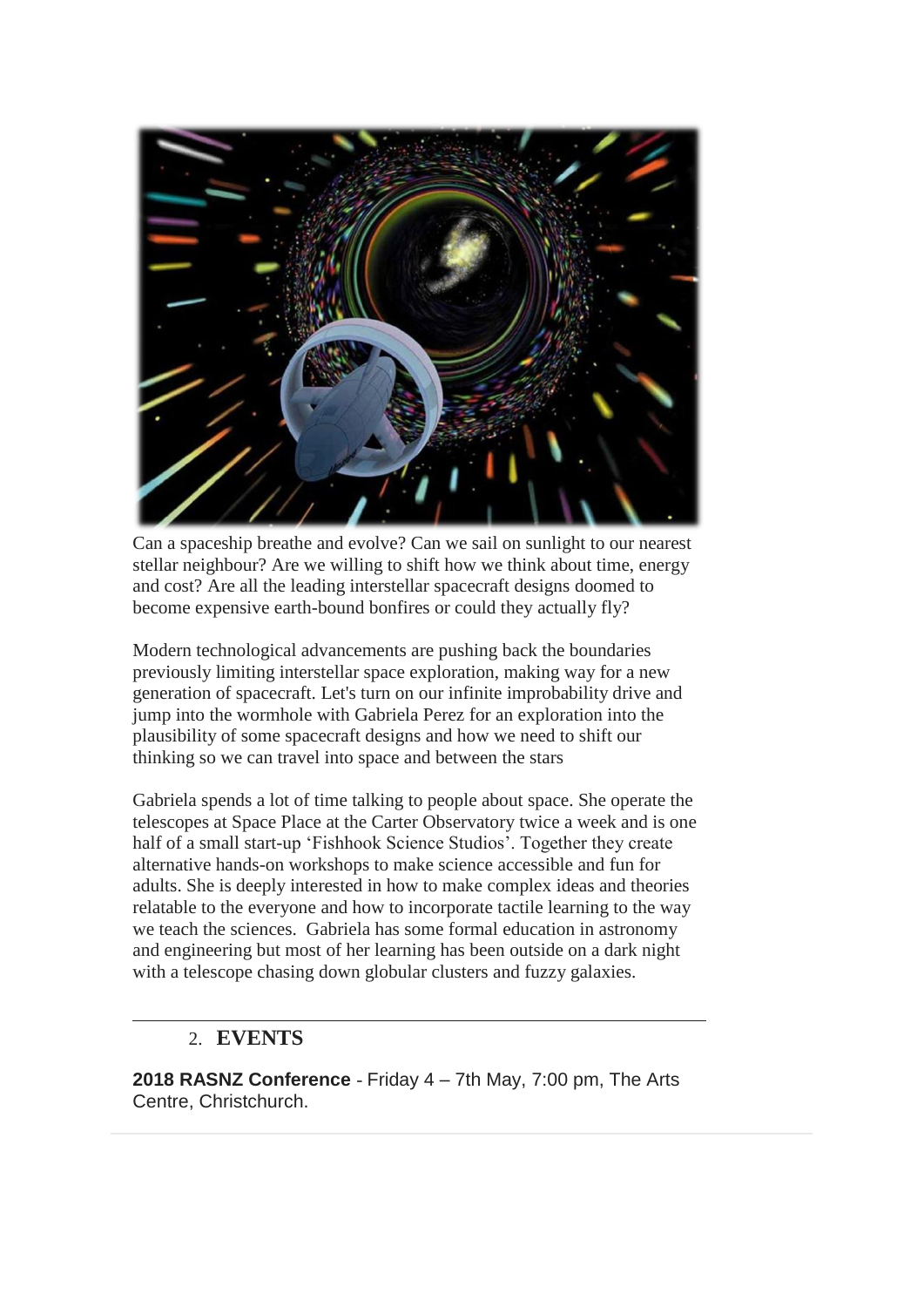

[The Royal Astronomical Society of New Zealand \(RASNZ\) Annual](http://rasnz.org.nz/groups-news-events/events/32-conference/444-conf-next)  [Conference](http://rasnz.org.nz/groups-news-events/events/32-conference/444-conf-next) will be held this year in Christchurch over the weekend of 4th - 6th May 2018. This conference is hosted by Canterbury Astronomical society and will be held in the magnificant Great Hall at the Arts Centre.

The VSS Symposium will follow the conference, starting Sunday evening 6th May.

The 2018 Conference guest speaker will be Dr Katie Mack from the North Carolina State University, and the Fellows' Lecture will be delivered by, Steve Butler.

#### **Space & Science Festival**



After inspiring more than 10,000 people in Wellington, the Space & Science Society have been working hard to bring you the 5th annual festival.

[Space & Science Festival](https://spacesciencefestival.org/) is a mix of spectacular science displays, science talks and hands-on classroom activities – all created by a group of volunteer parents, teachers, scientists, engineers and technologists. Our focus is on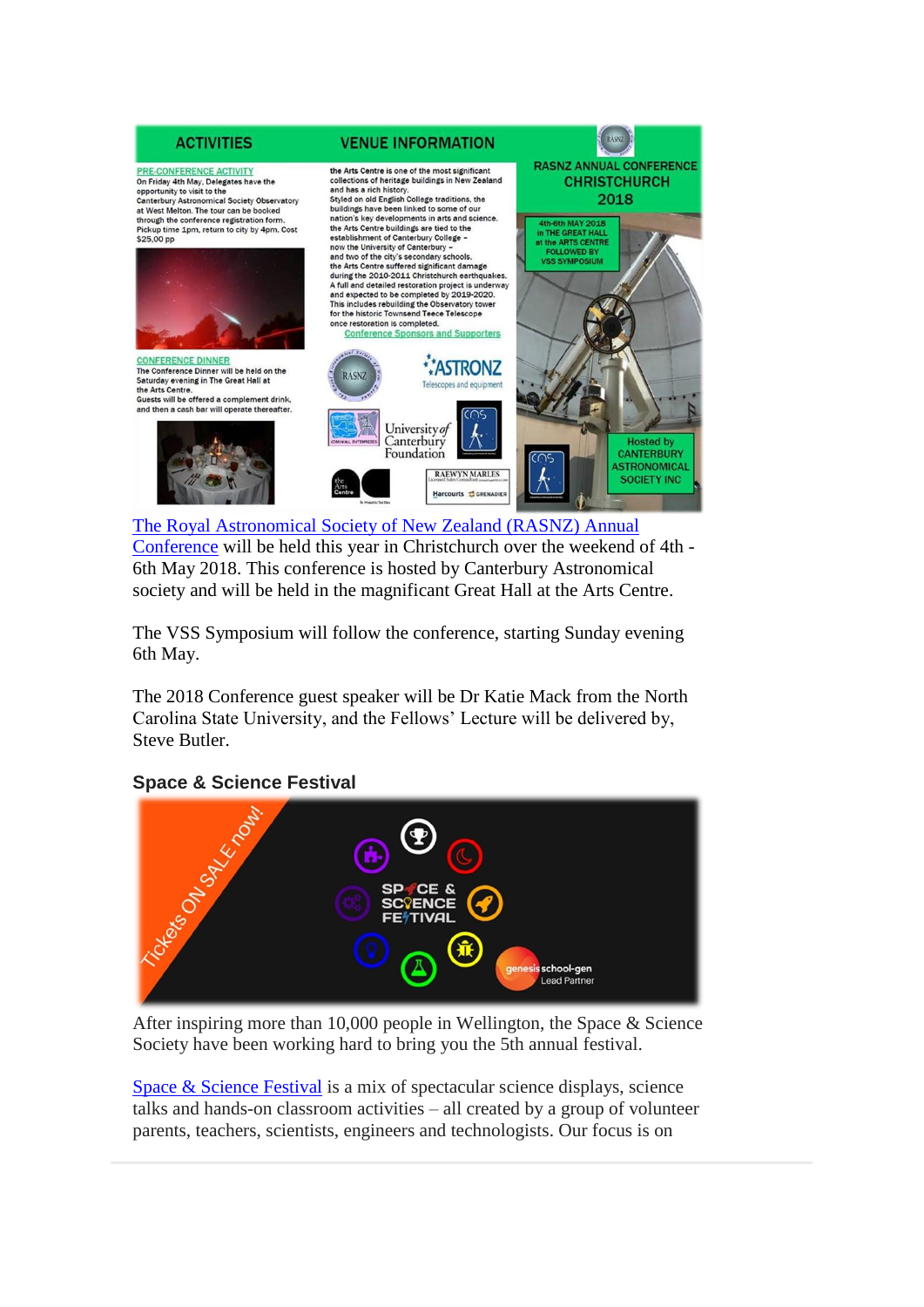making science accessible and providing fun experiences that encourage young minds and nurture their interest in a wide range of STEM activities.

This year, the Festivals' Lead Partner, Genesis School-gen, will be showcasing their hands-on child-friendly activities so you can explore the world of energy.

[Tickets](https://spacesciencefestival.org/index.php/shop/) are available only through the Space & Science Festival website and have been kept to a very modest \$10 per person thanks to our lead partner Genesis School-gen. Ticket sales will support both Onslow College, Greytown Primary School and the Space & Science Festival.

**Space & Science Festival @Greytown** - Saturday 5th May, 12:00 – 4:00 pm, Greytown School.

The [programme](https://spacesciencefestival.org/index.php/programme-at-greytown-school/) includes:

- Amadeo from Otago Museum will be offering you a stunning mix of science demonstrations – don't forget your cameras!
- Marvel at the beauty of Bio-luminescent Bacteria, thanks to the team from Siouxsie Wile's team at BrightEnz.
- Enjoy a variety of talks and presentations in the hall including one of New Zealand's leading astrophotographers, Stephen Chadwick and his presentation, 'A journey through the Cosmos'.
- Not to mention a feast of creative technology to play and learn.
- View our nearest star, the Sun, through solar telescopes provided by the Wellington Astronomical Society.

**Dark Skies & the Science of Light** - Saturday 5th May, 6:00 pm, Carterton Information Centre.

The Space & Science Festival and the [Martinborough Dark Sky Society](https://martinboroughdarksky.org/) have collaborated for the first time to bring a series of informative short talks in the Wairarapa.

Focused on helping the local community understand the science of light (no experience required!), how modern LED lighting evolved and the work going on locally to ensuring we protect the beautiful dark skies we are still lucky to have in the Wairarapa.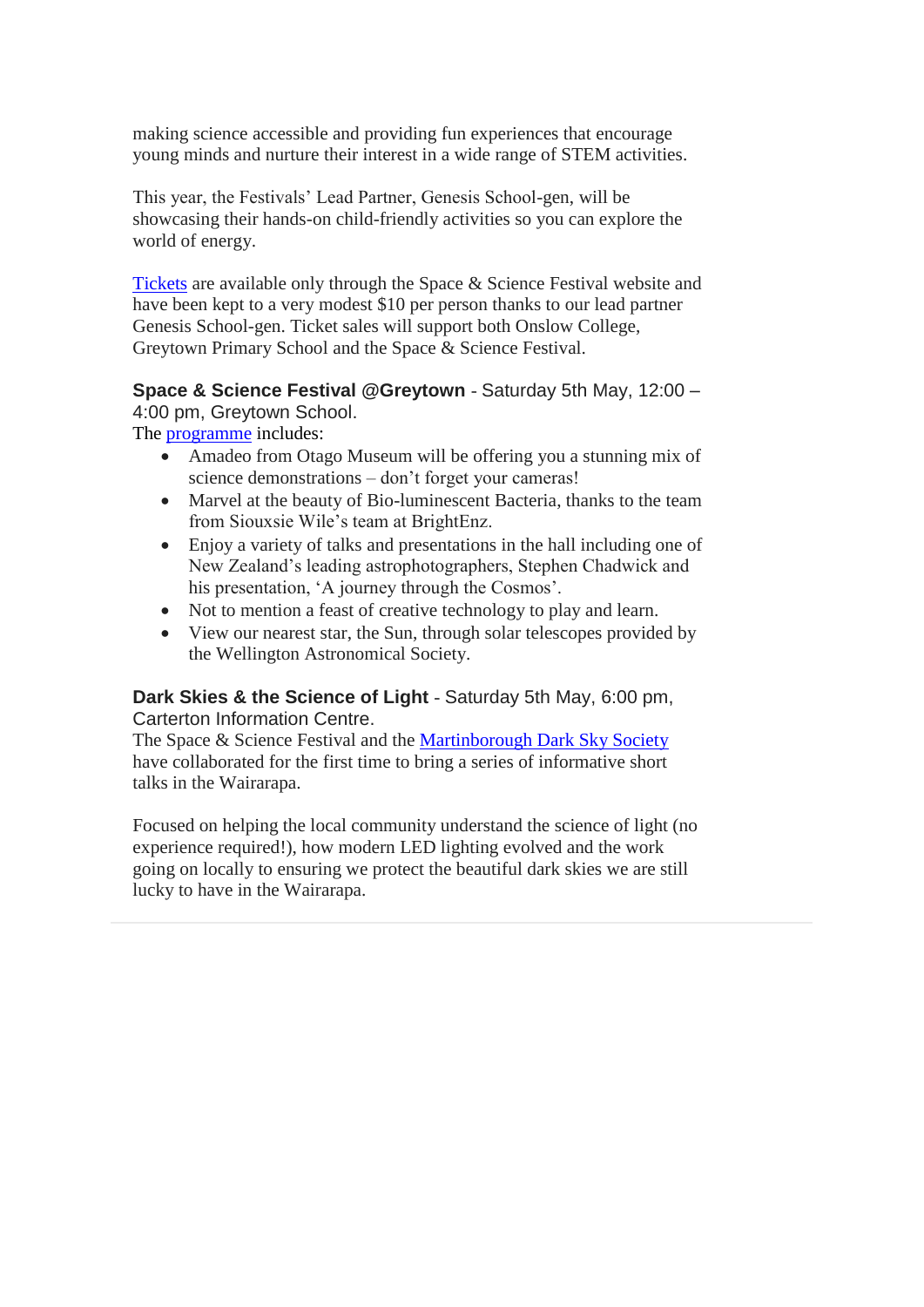

- Dr Brendan Darby & Dr Franck Natali will take us on a journey through the world of light: From electromagnetic waves to light emitting diodes.
- Ellery McNaughton from Auckland University will talk about her PhD research on light pollution in New Zealand.
- Dr John Barentine from the [International Dark Sky Association](http://www.darksky.org/) will talk about the associations work to protect our natural night time environment world-wide, highlighting successes in New Zealand.
- Dr Stephen Chadwick's exhibition of Astrophotography will be in the lobby, entitled **A journey through the Cosmos**, which will be a visual reminder of the immense beauty of our night skies.
- View the spectacular night sky through telescopes provided by the Wellington Astronomical Society.

### **Space & Science Festival Onslow@Night** - Saturday 19th

May, 6:00 – 10:00 pm, Onslow College.

- We have multiple Tesla Coils this year, including some which can play music!
- Wellington Astronomical Society are long time partners and will show you the night skies through their telescopes
- Marvel at the beauty of Bio-luminescent Bacteria, thanks to the team from Siouxsie Wile's team at BrightEnz.
- Running throughout the event will be a full programme of interesting and thought-provoking talks from some of New Zealand's leading and innovative organisations, and award-winning Educators.

### **Space & Science Festival Onslow@Day** - Saturday 26th

May, 12:00 – 4:00 pm, Onslow College.

- Thanks to support from the US Embassy, we welcome back two incredible Woman in Science – NASA's Dr Yvonne Cagle, and Dr Jen Blank
- Victoria University are showcasing a full range of their capabilities with toys and demonstrations across their science, and engineering faculties. Suitable for small and adult sized kids, you'll enjoy Makey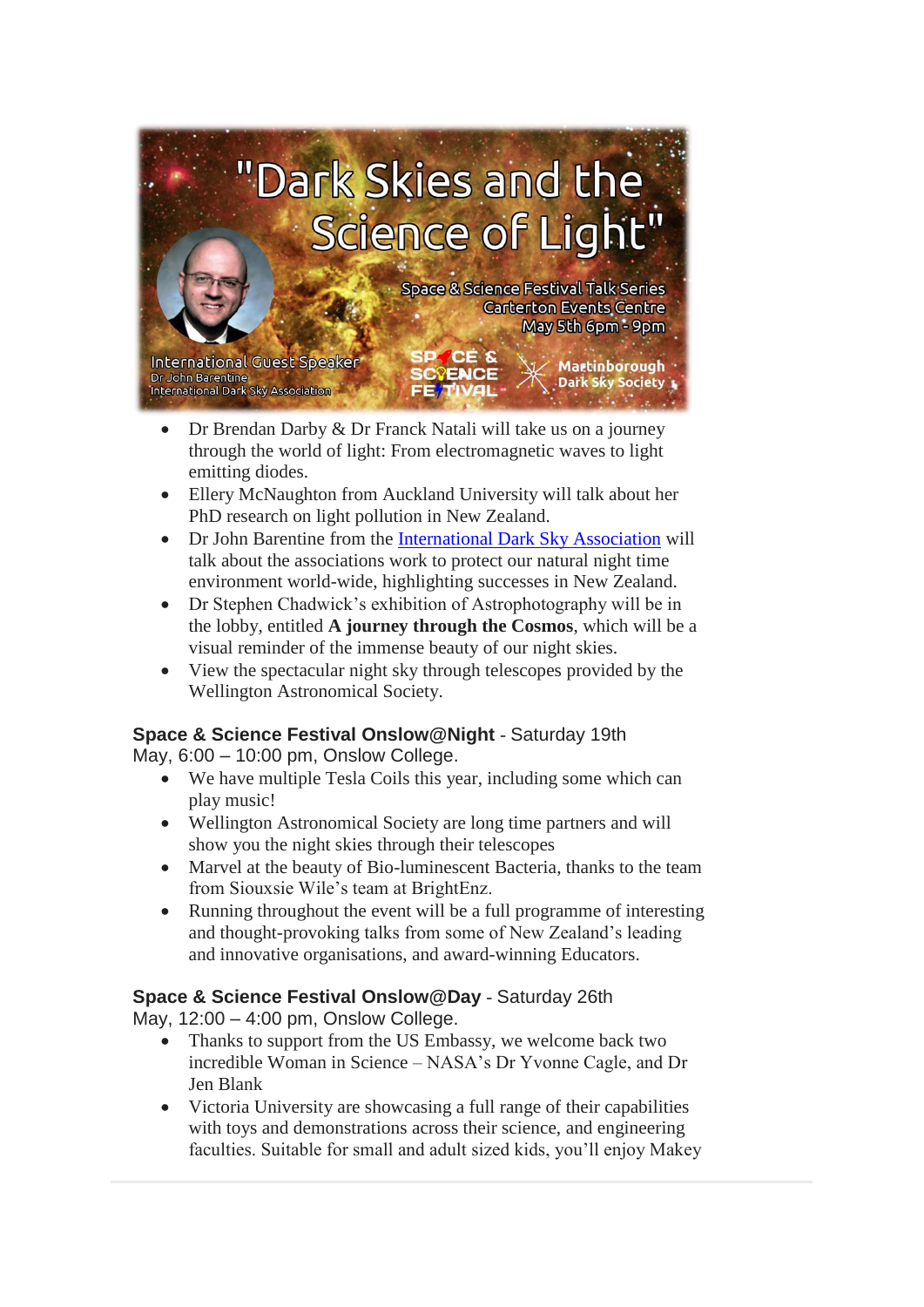Makey, Edison Robots, Quivervision's 3D augmented reality, and an LED jewellery workshop. For more cool experiences, visit Vic Uni themed rooms including Science of Us, Science Beneath the Sea, Science of the Brain, and Science of NZ

- Amadeo from Otago Museum will be offering you a stunning mix science experiments – don't forget your cameras!
- Wellington Astronomical Society are long time partners and will show you the sun through their solar-scopes
- Space Place Education bring us a hands-on, tactile fun environment to play and create – make a moon-dust tower, a galaxy or star cluster
- The House of Science and Open Science Lab will provide hands-on science experiences to enjoy
- And, for anyone who's ever wanted to launch a rocket or fly a plane we didn't forget you!
- Running throughout the event will be a full programme of interesting and thought-provoking talks from some of New Zealand's leading and innovative organisations, and award-winning Educators.

**Students in Space Conference** - Monday 21st May, 5:30 – 9:00 pm, Rutherford House - Lecture Theatre 2, Victoria University



This Conference, hosted by the [NZ Students' Space Association,](https://www.facebook.com/studentsInSpace/) is for all space enthusiasts, star gazers, planet explorers, rocket engineers, mathematicians, designers, "I-wonder-what's-out-there?" thinkers... basically anyone and everyone who has ever wondered about humanity's role in space.

[Students in Space](https://www.facebook.com/events/356046151550446/) is a conference that is aimed to inspire students, from secondary to tertiary, to realise their potential to contribute to the future of the space industry. With a distinctly New Zealand focus, it will comprise talks by speakers on a range of topics, including the philosophy, law, science, and engineering of space. Bring your whanau, friends, co-workers and experience some out-of-this-world speakers.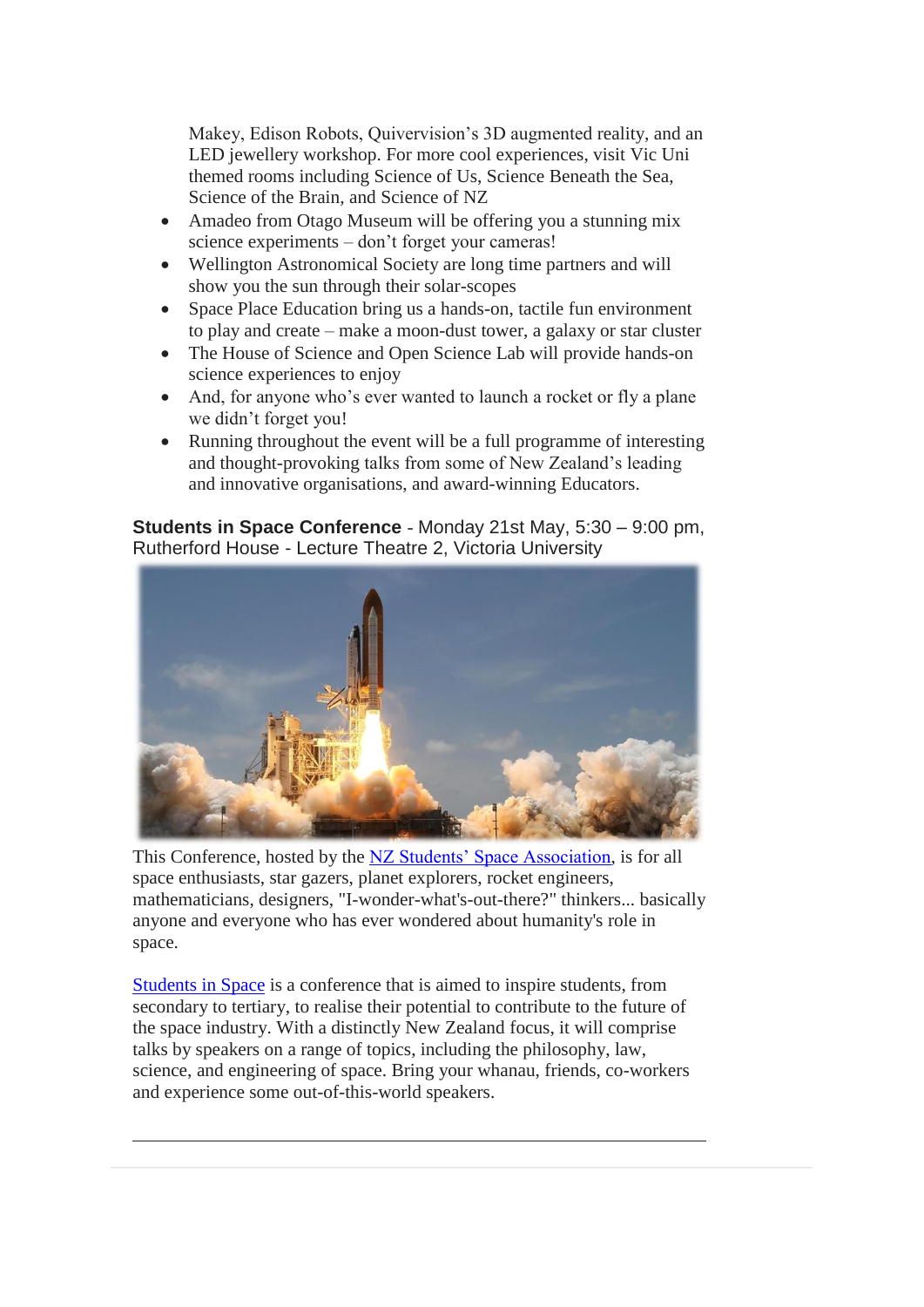# 3. **ASTRONOMY NEWS**



Global Astronomy Month (GAM), organized each April by Astronomers Without Borders, is the world's largest global celebration of astronomy. [GAM 2018](https://astronomerswithoutborders.org/global-astronomy-month-2018.html) brings new ideas and new opportunities, again bringing enthusiasts together worldwide to celebrate Astronomers Without Borders' motto One People, One Sky. The main theme for this year is Earth's lone natural companion that has fascinated cultures around the world – the Moon. The Wellington Astronomical Society was involved in three events over the three days  $20 - 22$  April.

• **Fly Me to the Moon** – On the Friday evening, Eric Dalhstrom gave a wonderful talk at the Lower Hutt War Memorial Library on the past and future of lunar exploration to an audience of 90! A [video](http://bit.ly/NZMoon2) of the talk and the [presentation](http://bit.ly/NZMoon1) are available online. WAS provided telescopes for observing. It was mostly cloudy but we did get to see Jupiter and its moons.



• **Global Astronomy Month Star Party –** Saturday evening we were down at the Wellington waterfront. It was buzzing with people going to the Noodle Night market and the Killers concert. It was a clear night and many who looked through our telescopes were amazed at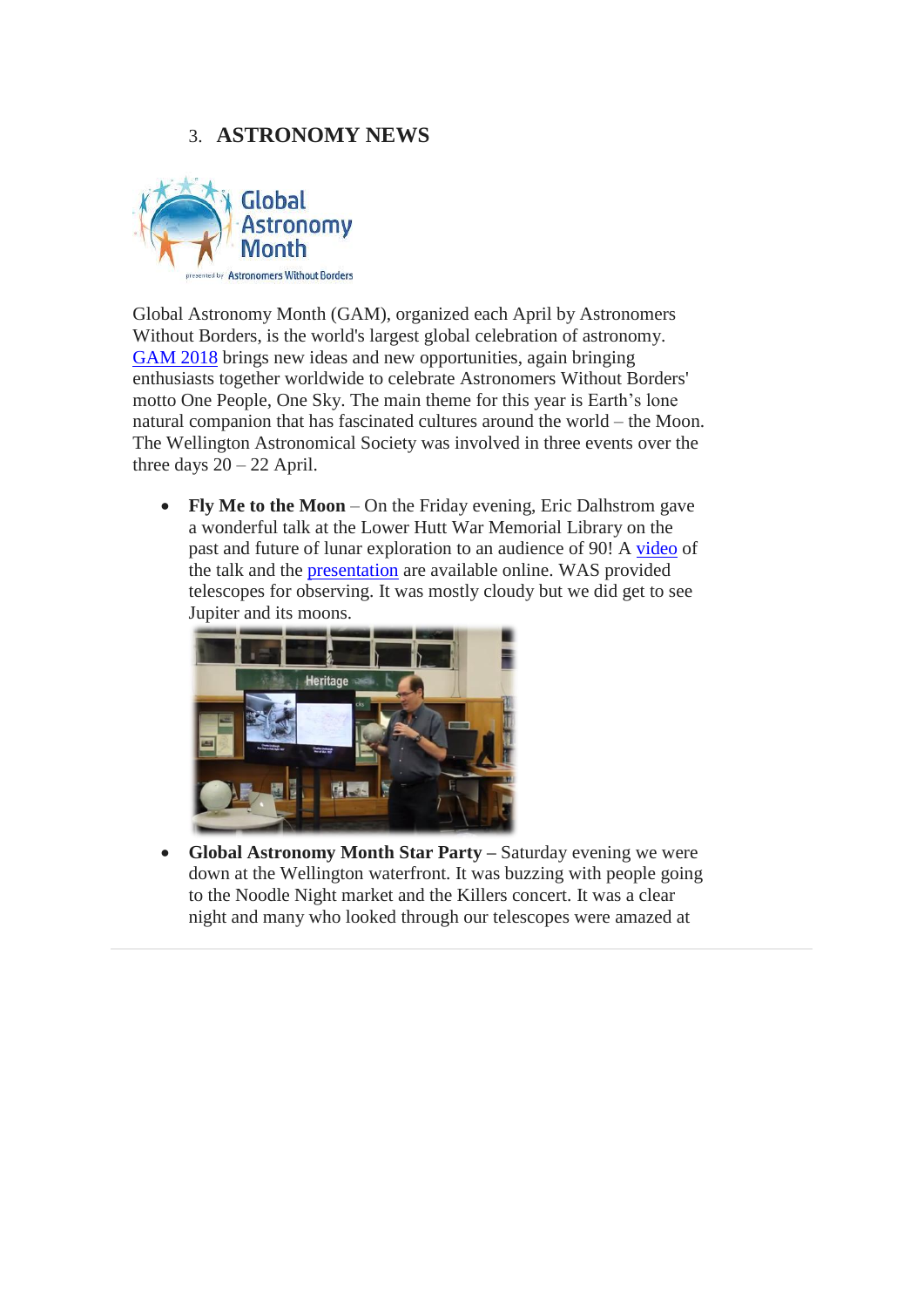seeing the craters on the Moon and Jupiter and its moons. [\(Images\)](https://m.facebook.com/story.php?story_fbid=2088474948069567&id=1687754938141572)



• **Sun Day** – We were back at the Wellington waterfront on Sunday with solar scopes so those passing by could observe our nearest star, the Sun. There were activities for the kids to create their own constellations and look at the Sun through solar eclipse glasses. [\(Images\)](https://m.facebook.com/story.php?story_fbid=2088457434737985&id=1687754938141572)



Thanks to everyone who came along and helped out with the events!

[No Way Out? Aliens on 'Super-Earth' Planets May Be Trapped by Gravity](https://www.space.com/40375-super-earth-exoplanets-hard-aliens-launch.html)



"Super-Earth" planets are giant-size versions of Earth, and some research has suggested that they're more likely to be habitable than Earth-size worlds.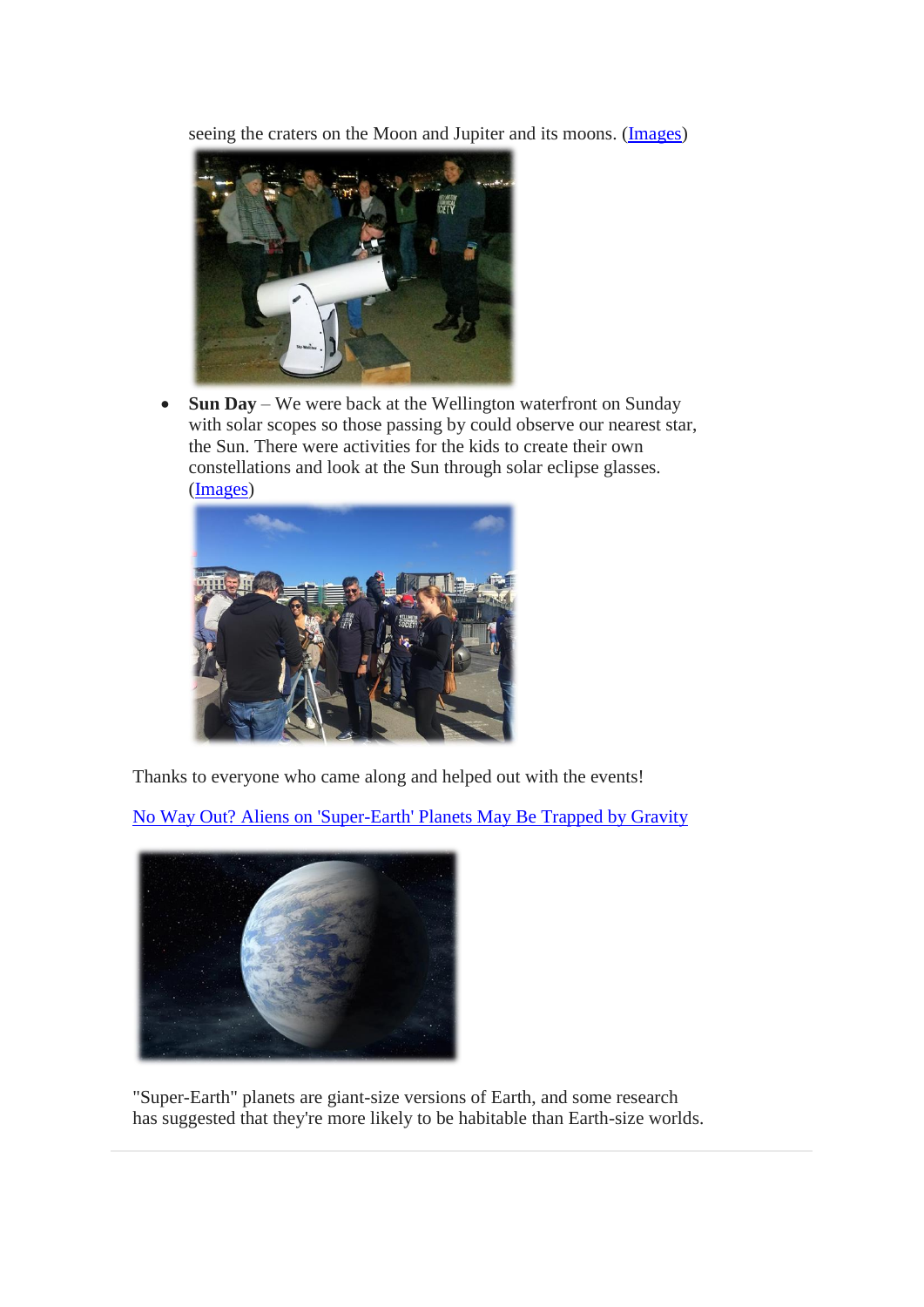But a new study reveals how difficult it would be for any aliens on these exoplanets to explore space.

To launch the equivalent of an Apollo moon mission, a rocket on a super-Earth would need to have a mass of about 440,000 tons (400,000 metric tons), due to fuel requirements, the study said. That's on the order of the mass of the Great Pyramid of Giza in Egypt.

"On more-massive planets, spaceflight would be exponentially more expensive," said study author Michael Hippke, an independent researcher affiliated with the Sonneberg Observatory in Germany. "Such civilizations would not have satellite TV, a moon mission or a Hubble Space Telescope."

[It's The Hubble Telescope's 28th Birthday, And It Celebrated By Taking A](http://www.iflscience.com/space/hubble-took-an-amazing-picture-to-celebrate-its-28th-birthday/) [Spectacular Image](http://www.iflscience.com/space/hubble-took-an-amazing-picture-to-celebrate-its-28th-birthday/)



NASA's Hubble Space Telescope is, incredibly, about to reach its 28th birthday. And to celebrate, NASA has released a stunning view of a nebula inside our galaxy snapped by the lucky observatory.

Hubble was launched on April 24, 1990, and despite some initial hiccups, it has ultimately become a huge success story. In its 28 years in orbit, it has made 163,500 orbits of our planet and snapped more than a million images.

This latest image shows us the Lagoon Nebula, a vast stellar nursery 55 light-years across that's located 4,000 light-years from our planet.

But in about 1.3 million years, a star named Gliese 710, which is about 60 percent as massive as the Sun, is projected to interrupt the Sun's hermitude by crashing right on through the far-flung reaches of the solar system.

## 4. **NIGHT SKY FOR MAY 2018**

The [Night Sky for May](https://drive.google.com/open?id=1CQAamn4H9XH2i64MYjpDHoNjaFtB8tpb) 2018 courtesy of the University of Canterbury.

### 5. **CONTACTS**

The following members were elected to Council at the Nov 2017 AGM